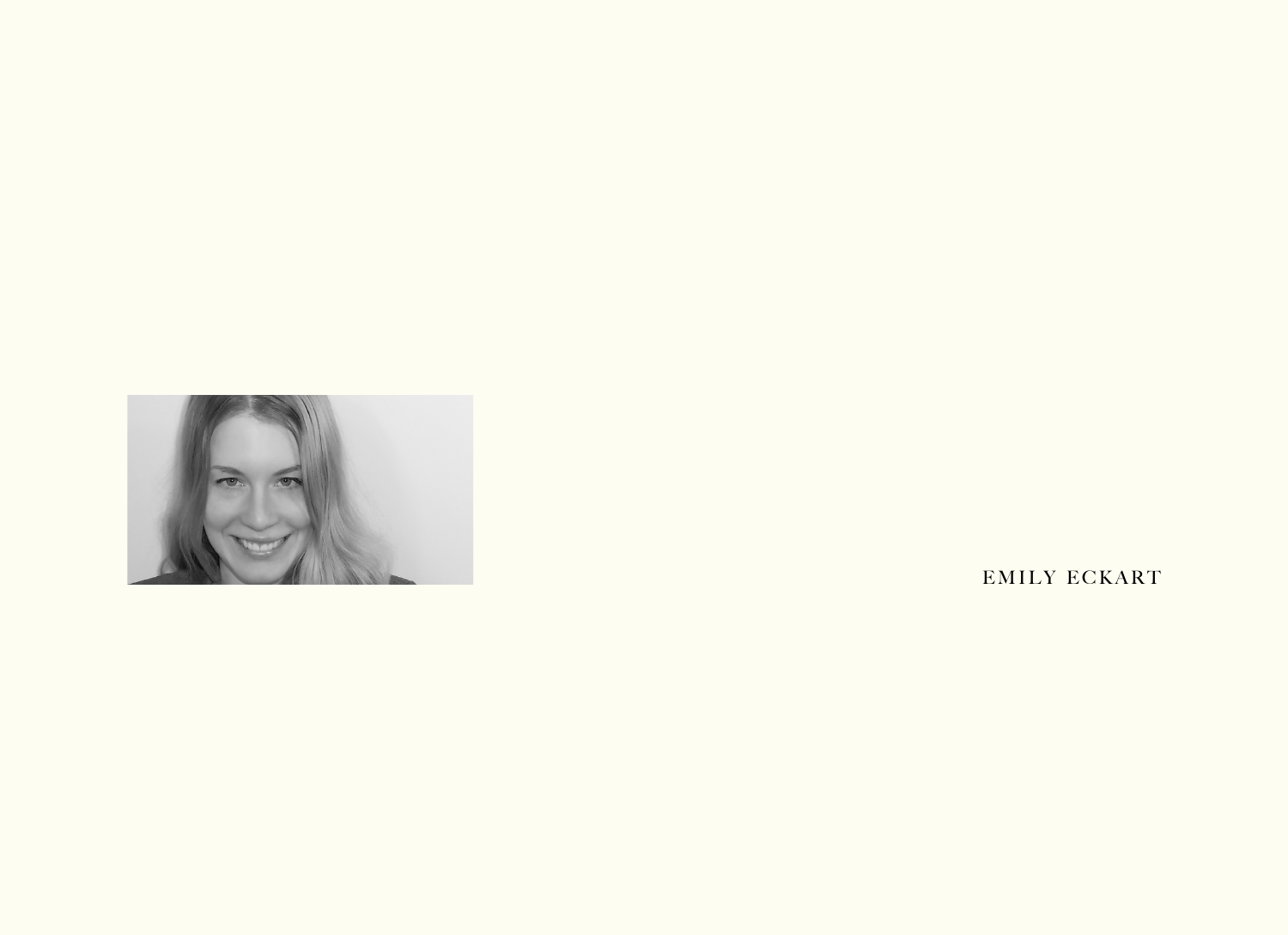## The Music Teacher **Eckart** Eckart

All Karen could hear as she entered the Lenfield High  $\Lambda$ School teacher's lounge was the hellish last movement of Symphonie Fantastique, the part where the witches dance around Berlioz's dead body in cheerful 6/8.

She felt like she'd been marched to the scaffold already; her guillotined head was rolling around somewhere in the parking lot, her body walking into school from sheer muscle memory—but none of the other teachers noticed her decapitation. They stood in an enthralled whirlpool around Bill, head of the math department and her husband, who had driven to school early that morning in his mother's car.

There was nothing like a good witch-hunt to liven up the school; it was even better when there were hateable suspects.

"I'll bet that Jenkins kid did it," Karen heard her husband say.

Of course he did, heads nodded. Everyone knew Jar-

ed Jenkins was sliding down the hill of juvenile delinquency as fast as his older brother laid the track. With a role model like that, one who brought vodka to school in water bottles and burgled an English teacher's house, who wouldn't go astray?

*My fault my fault my fault my fault*, ran the 6/8 loop in Karen's mind. Everything was falling apart so fast. Bill had slept on the couch that weekend. Franz was leaving. The teachers were circling around Jared like hyenas preparing to devour an antelope who'd strayed from the herd.

"Liar! You know he didn't do it!" Karen wanted to shout. But she didn't. She walked in quietly, as if everything were fine.

"Hey honey," Bill said, coming over to kiss her on the cheek.

So they'd pretend things were normal. Several billion people were playing that game.

Bill, Franz, Jared, how had their unrelated threads tangled so antagonistically? It was Karen's fault of course, though in retrospect her actions seemed inevitable, like she was a marionette and not a woman making her own ruinous decisions.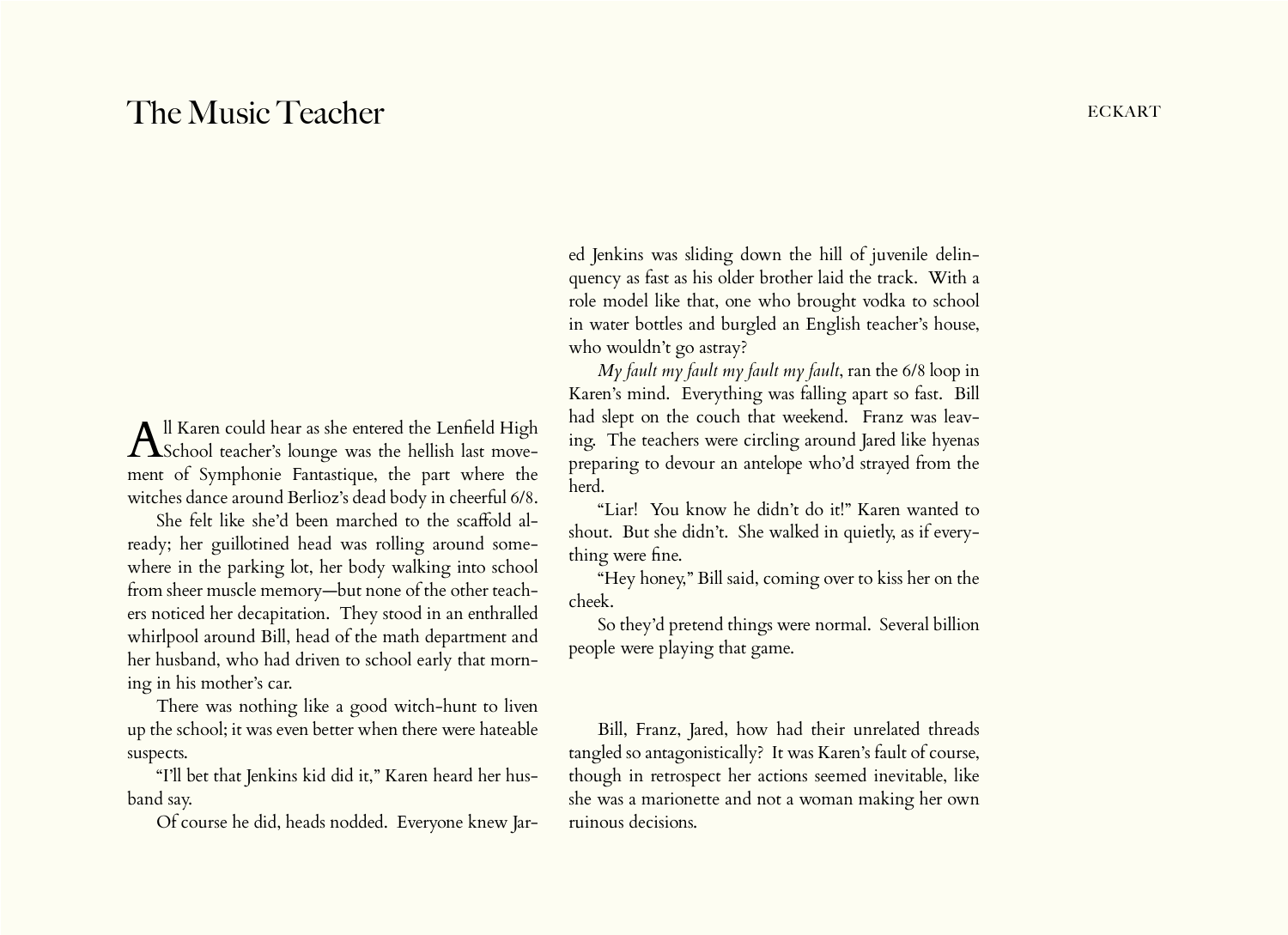Of course she'd gone to Franz, for instance. When she'd gotten married at twenty-two, Bill had seemed a reliable and notably sane choice in contrast to her friends' boyfriends, bisexual pianists and melodramatic tenors. And she'd loved him confidently, for his belief in reason, for his enthusiasm as a math tutor, for his adorable, round-lensed glasses. Serendipitously they had discovered Lenfield in a quaint corner of southeastern Massachusetts, with high school teacher openings in both math and music. (It was a weak music program, with a paltry band and a faltering chorus and no orchestra at all, but at the time Karen had believed she could improve it.)

It took her three years to unearth the insufficiency that had quietly existed, she realized, since the earliest days of her marriage, buried like a prehistoric artifact in the garden, hidden and unexpectedly excavated due to an accidental strike of the trowel. This insufficiency had something to do with the flourishing of Bill's math program under support from school administrators, who lived in vague terror of "the Chinese" and their supposed mathematical superiority; it had something to do with how the music program was allowed to hobble along decrepitly, while grant money went to the more obviously useful departments and the football team. It had something to do with Bill's inability to understand Karen's in-

terest in teaching at a school with an orchestra, or at least one where she could recruit more kids for the band, when Lenfield was "perfectly fine," with seniors earning 5s in AP Calc and one student going to MIT. It had something to do with Bill's blithe optimism, while everyone else whispered about the upcoming pink slip apocalypse, speculating smugly which certain departments would be first to go.

So of course Karen went to Franz, Franz Wassermann from Vienna, the music professor she met ten months ago at the nearby Waverly College faculty recital, when they'd caught each other's rolling eyes as the pianist launched questionably into *Fantasie Impromptu*. Franz had come to Lenfield for the year to research for his book on the late composer Hermann Frederick, who had emigrated to the United States and bequeathed the entirety of his papers to the Waverly archive.

"Why Waverly?" Karen asked, unable to connect the composer, whose symphonies were performed by the New York Philharmonic, to quiet Lenfield, where it was a significant achievement to have taught the band the difference between quarter and half notes.

"It was a personal connection. One of his best friends from music school became a professor at Waverly. And when Frederick moved to the States, he started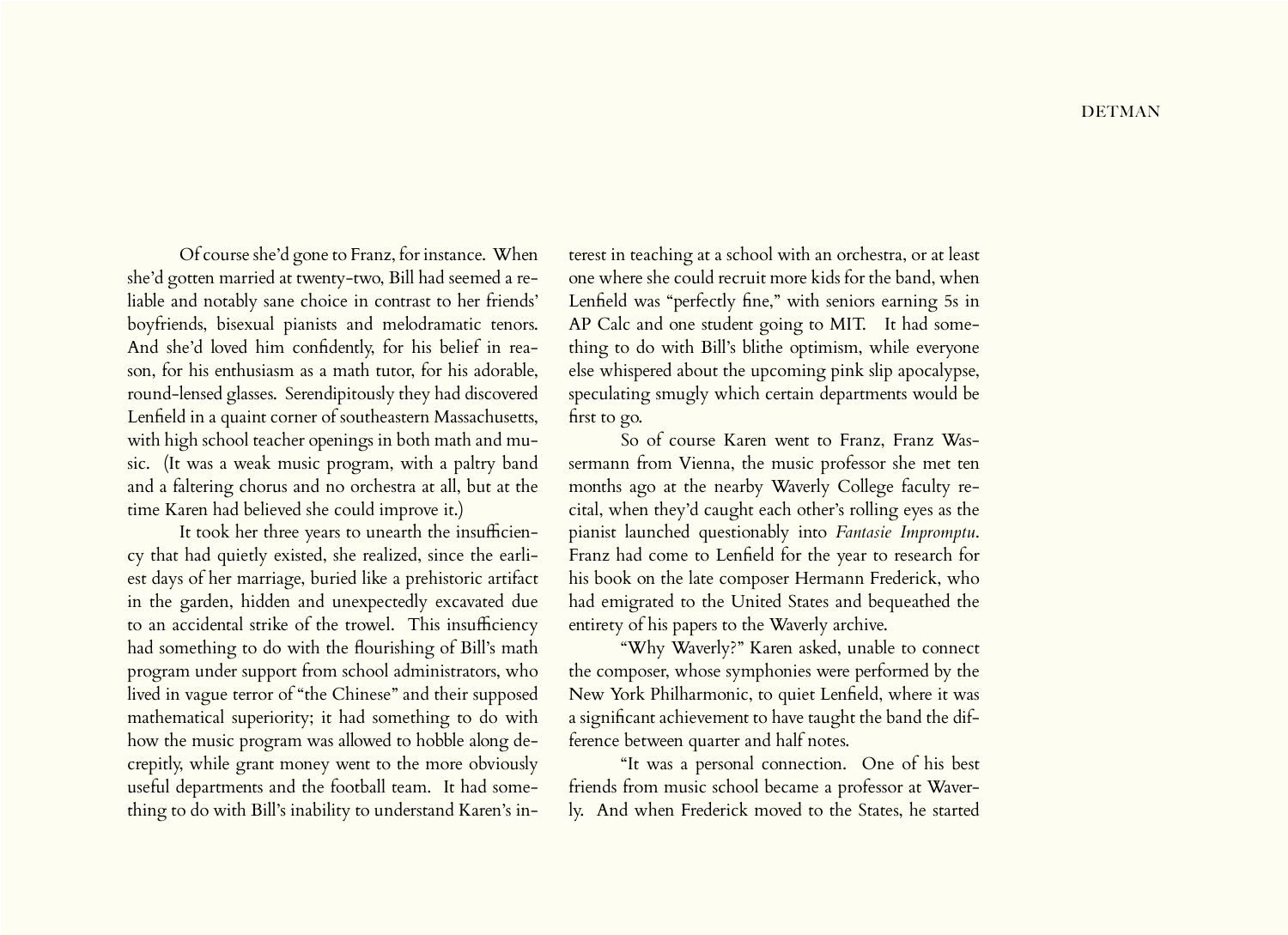teaching here as well."

"That's amazing. I'd never guess," Karen said.

"It is surprising, that such a famous composer would come here, instead of going to a big music school. But Frederick was a very private man. He hated prestigious institutions." Franz smiled at her. He was about ten years older than Karen, tall, thin, blue-eyed. "You should come with me to see his scores in the archive," he said. "His handwriting is quite beautiful."

They went the next day. Franz had the librarian bring out the score of the *Fifth Symphony*, which Karen remembered as a dramatic assault of brass and percussion. But Franz was right; Frederick's handwriting was beautiful, neat yet flowing, hundreds of elegant notes pirouetting across the page. After she'd admired the first pages of the manuscript, Franz turned the page, brushing her hand. Had it been an accident? Karen wasn't sure. All she knew was that she hadn't drawn her hand away.

There followed a summer of coffee, of conversation, of sitting in the overstuffed chairs in Franz's apartment, listening to the Beethoven symphonies conducted by John Gardiner, all while Bill was at conferences, or studying, or under the impression that Karen suddenly had acquired several new girlfriends. She never technically did anything wrong. Once, when Franz's face got alarmingly close to hers, she drew away. But the way her heart rushed under his blue gaze, the way she imagined herself sitting on his lap with his arms wrapped around her, the way he sometimes brushed unnecessarily against her and smiled, all made her burn with guilt.

(And yet she couldn't stay away. She felt she deserved him; she deserved at least one friend in Lenfield who understood music, and therefore understood her. She needed someone who could comfort her, with recordings of Schubert and Brahms and Chopin.)

And so of course this sordid banality came crashing down on Jared, who was doomed, already guilty of everything.

When Jared joined the chorus earlier that year Karen groaned. She'd heard all about him. He'd been spotted drinking near school grounds. He'd started a dozen fights in the cafeteria. He'd stolen a calculator from Bill's desk.

The biggest problem was that he hadn't quite gotten himself expelled, despite numerous conflicts and suspensions. Although his coat sometimes carried a faintly suspicious stench, he'd never been caught with drugs at school. Although he worried teachers with his ill humor,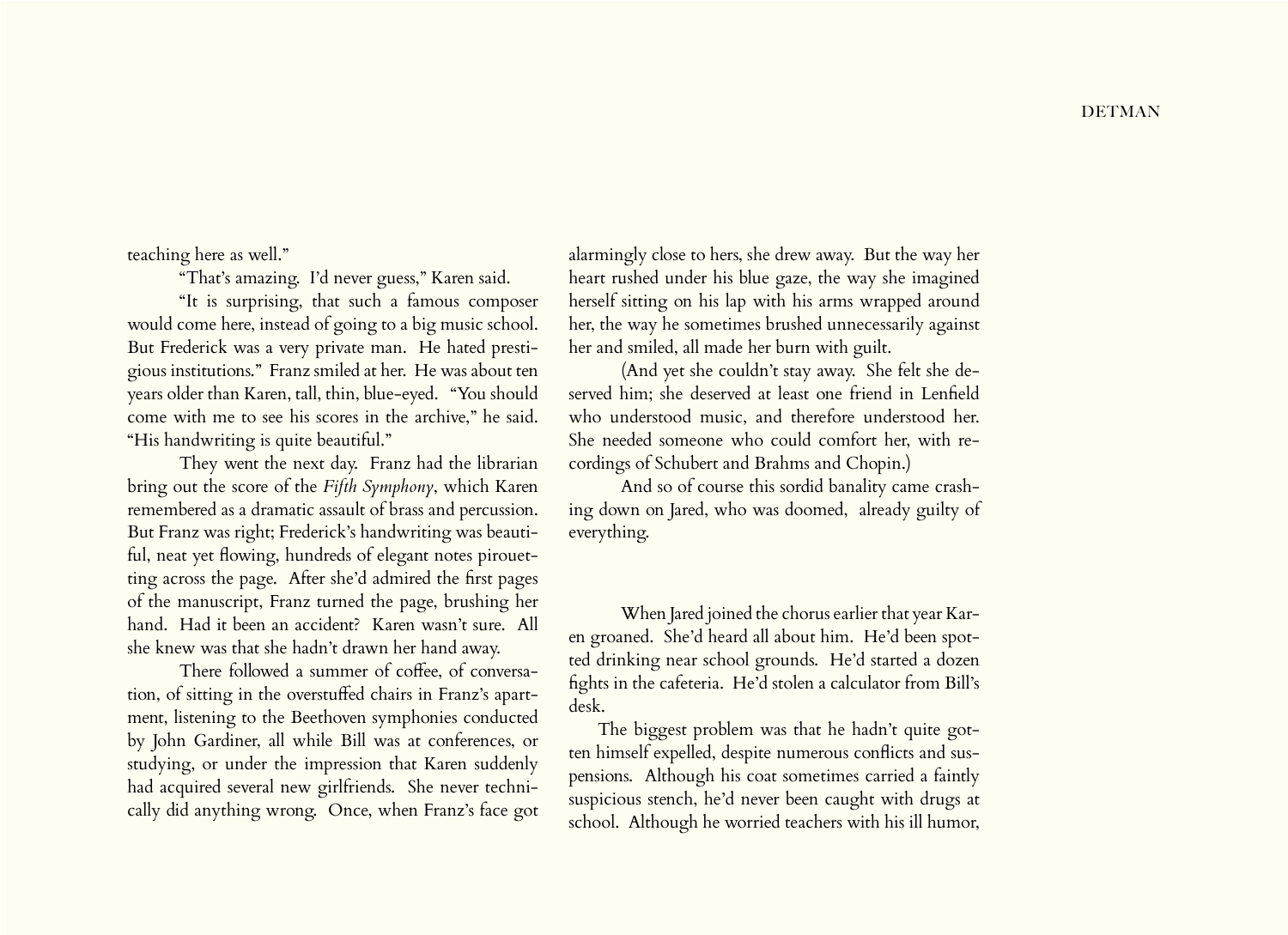he'd never threatened violence, had never been seen with a weapon. Some teachers wished he'd do something really bad just once, so they could get rid of him. Or at least the punk could have the decency to drop out.

On the first day of school, Jared and another boy stood sullenly at the back of the five-member chorus. Karen had chosen the song "You raise me up." In the beginning of her Lenfield tenure she'd avoided pop tunes, but then it became too painful to hear her favorite composers ruined by the under-achieving chorus. She played the first few measures of each part on the piano, since none of the singers could read music. (Not that this playing really mattered; she'd never found a student with a sense of pitch.)

She counted off beats and started. Three faithfully tuneless girls droned in front. In the back, one of the boys had emerged from the texture, a resonant tenor right on pitch. *I've gone crazy at last*, Karen thought. *I'm actually hallucinating that I have a good student*. But despite the attempted interference of lucidity, the voice continued. It created tasteful phrases, stopping to breathe at places that made musical sense. The other boy yawned. The voice continued. Was that remarkable voice truly coming from Jared Jenkins, teachers' enemy, Principal Tucker's nemesis?

It was.

In December she convinced him to audition for the district chorus; she spent Wednesday and Friday afternoons coaching him after school. She taught him to read music and rehearsed his pieces endlessly. (She tried to convince his father to get him music lessons, but Mr. Jenkins said no, why should he reward his son with music lessons when he was causing all that trouble?). Jared was the first student from Lenfield High to audition for district, the first to make it, the first to audition for All-State Chorus. When he was accepted, Karen emailed the office so his achievement would be announced in the morning bulletin, but for some reason her note was never acknowledged.

Now Jared was auditioning for the Youth Chorale in Boston, an audition which had required patient persuasion of his father, who finally agreed, if Karen would drive Jared to Boston herself. She agreed gladly. Every year she had hoped to find a student like Jared. She wanted to discover this student as her own music teacher had discovered her, plucked out her sound from the other clarinets in the school band, urged her to audition for a youth symphony in Boston. After she'd been accepted to this symphony, Karen had traveled to Europe on orchestra tour, had seen Prague, where Mozart had written an exuberant sympho-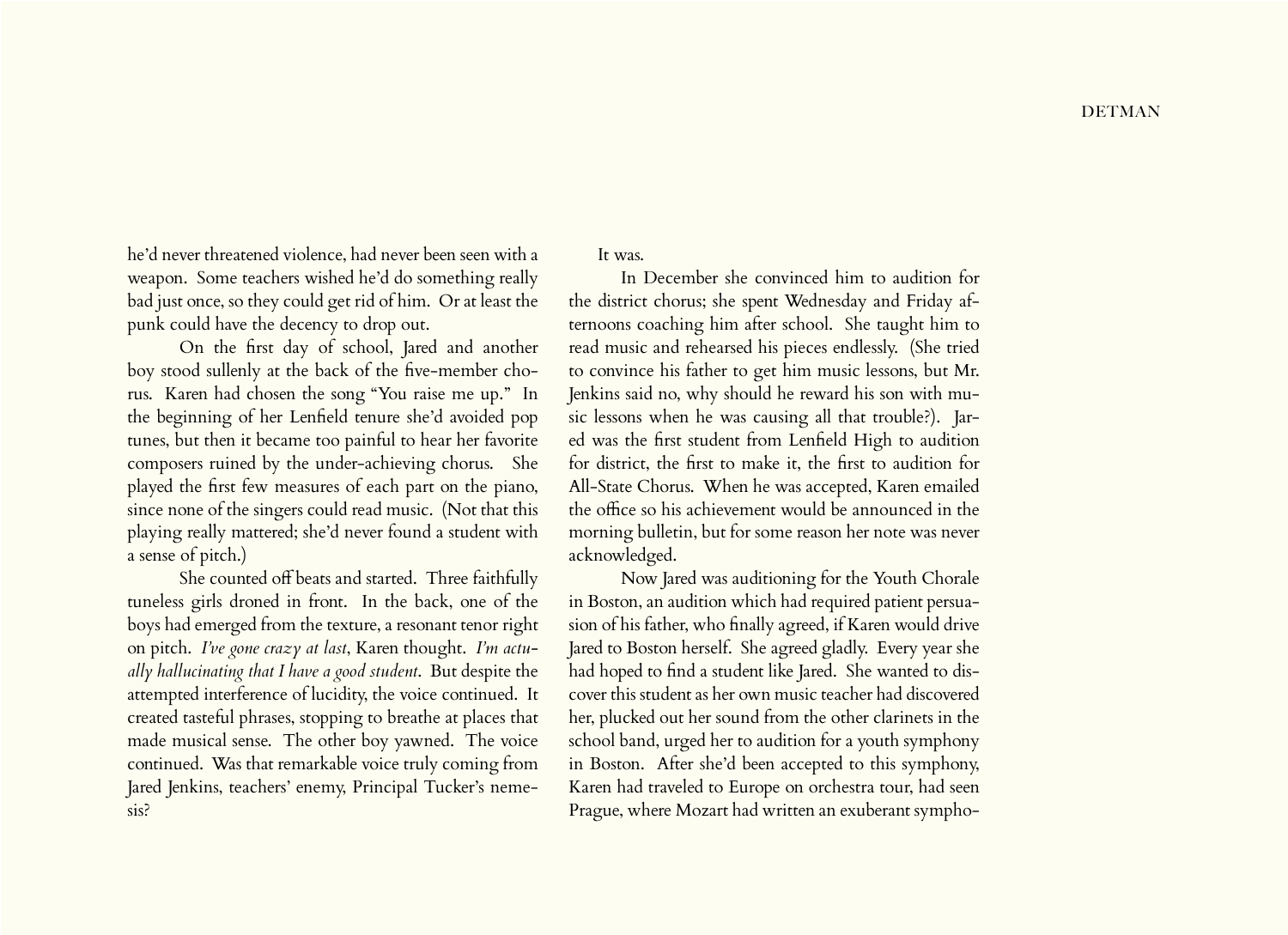ny, had seen Leipzig, where Schumann and Mendelssohn and Bach had walked the streets. She had discovered the symphonies of Schubert, had learned that art made humanity worth it—that music, the wrenching sorrow of Brahms, the joyous lust of Beethoven, made everything, the random creation of the earth and its struggles and its violence, worth it, just so that Bach had lived and written for people to hear his fugues, just so that they could listen, and know it was for such sublimity that they were living. Karen had always remembered this music teacher with an emotion that tightened her throat; she had long been convinced that to teach at least one teenager to perceive beauty, to embrace it and breathe it and know unreservedly that because of it life was worth living, was the one thing that truly mattered in this world.

It was Friday, the afternoon before someone threw a brick through the tech lab window—the tech lab funded by a technology grant that had allowed the school to purchase thirty of Apple's latest all-in-one computers, ten iPads, and a scanner. The window, and the nearest computer, both smashed to bits by the brick, had been worth \$2,000.

That Friday Karen stayed after school to rehearse

with Jared.

"Thanks for letting me borrow your CDs," Jared said. He took Karen's discs from his backpack: Mozart's *Mass in C-Minor*, Josquin's *Missa Pange Lingua*, Schubert's songs.

"What's wrong?" Karen asked.

"I'm just not sure I can do this," he said, slumping into a chair. His camouflage coat bagged around him, obscuring his slight frame.

"Jared, I've known lots of musicians. You have real talent," Karen said. "With practice, you can definitely make it." She plugged in her iPod player and started the Handel track.

Bill knocked and came in. He glanced disdainfully at Jared. He disapproved of Karen's wasting such effort on a delinquent, when surely there were better uses of time.

Karen paused the music. "We're rehearsing for Chorale auditions," she explained.

"Mom called," Bill said. "She's sick and wants me to come for the weekend."

"Sure," Karen said dryly. "Hope she feels better." Bill left. His hypochondriac mother periodically demanded a weekend sacrifice from her only child; at least Karen had never been expected to go. And while Bill had worriedly explained this aspect of his mother's personality in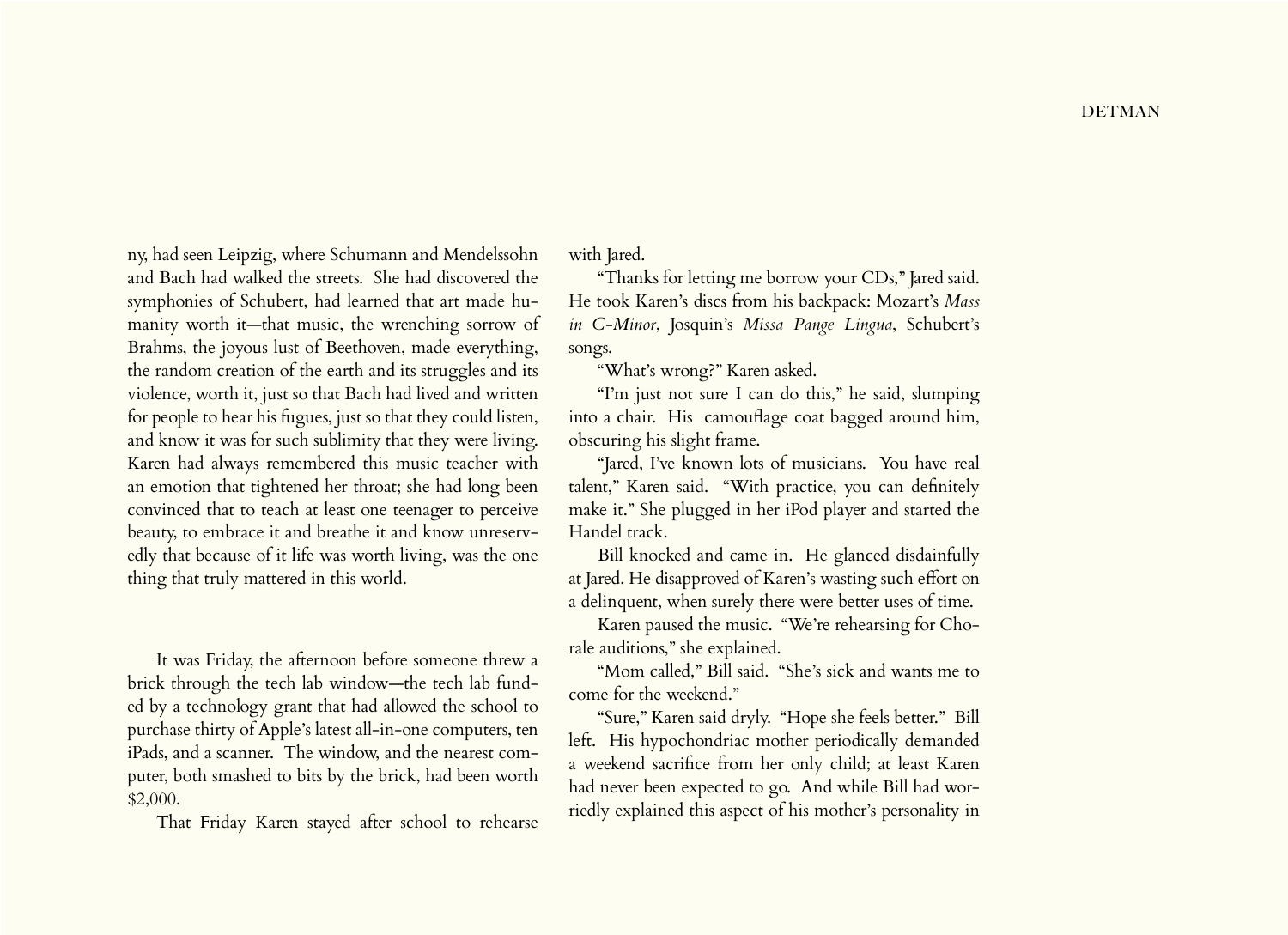the early days of their marriage, and said Karen could come (though he would understand if she didn't), these occasional weekends had now become routine and almost relieving, for it freed them from further nights of small at the dinner table, and the continuing realization that they had little to talk about anymore.

Karen restarted the music. Jared studied the score while listening; then Karen played his melody on the piano. Although his music reading had improved, he still needed some guidance. Karen sounded the initial pitch on the piano; Jared sang back the first phrase, then the second, then both together. He formed each note beautifully. At the end of each phrase, Karen played the final note on the piano to check whether Jared had maintained pitch. He'd done it faultlessly, a real feat for someone without perfect pitch—the ability to pull any note, C or E-flat or F-sharp, out of thin air, acquirable only for children whose parents started them on music lessons at five. Although Jared's window for perfect pitch had passed long ago, he retained pitches he'd heard better than many of the trained musicians Karen had known. Had he gotten musical training at a younger age, Karen suspected, he might have developed into a prodigy.

The door to the music room flew open; Jared's father stormed in. "Jared!" he shouted. "I've called you three times! Let's go!"

"Oh. My phone was off," Jared said.

"We have to get your brother to his meeting with the officer! I told you this morning!"

"I forgot."

"Keep it up and there'll be no more of this chorus bullshit!" Jared's father stormed out, shoving over a music stand on the way. Jared followed.

Karen saw the text from Franz when she turned her phone on. "Are you coming?" he'd written at 3:00, when they'd planned to meet for coffee. Now it was 4:00. She'd completely forgotten.

"Oh Franz," she said, calling him. "I'm so sorry."

"What, did you find someone more interesting to hang out with?" he asked, laughter in his smooth low voice.

"I was rehearsing with my student, the one who can actually sing."

"It's all right," Franz said. "I'm near the high school now. Why don't I just pick you up?" A minute later he arrived, Schubert's piano trio in B-flat gushing joyously from his car. She got in, blinking quickly under his kind blue gaze.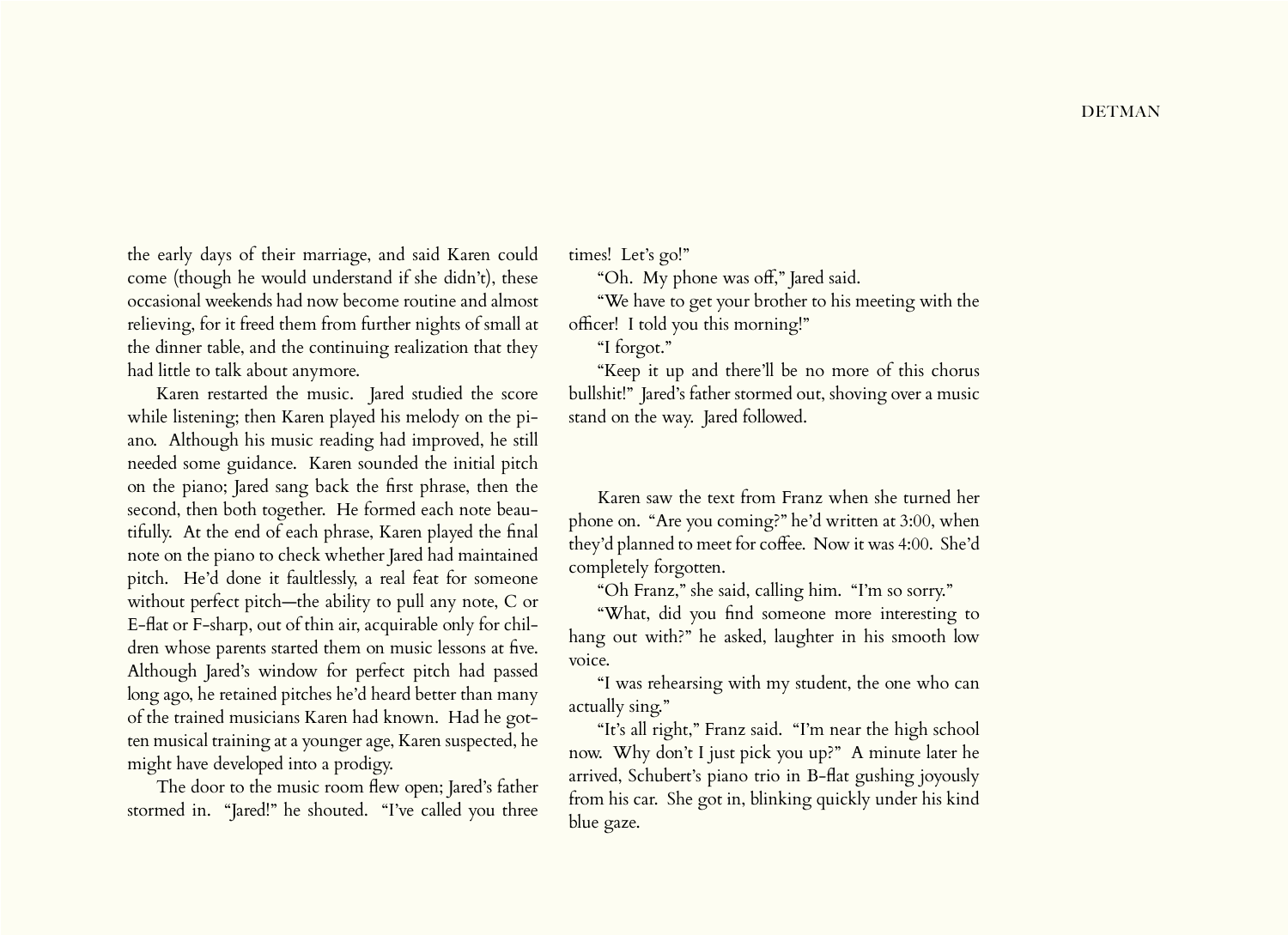"Karen, Karen, why so glum?" he asked.

"It's my student," she said. "His dad came in today and—it seems things are pretty rough in that family."

"That's unfortunate," Franz said. "I'm sorry to hear that. Well, I may have something to cheer you up. I'm having a dinner party with some friends tonight. You're invited, of course."

"A party? I thought you had no plans this weekend."

Franz frowned. "I'm sorry, I really hate to add to your bad news…but there's been some bad news. I've received word that my mother is ill. I'm going back to Vienna on Tuesday."

"But your research—"

"I've been here for nine months now, and I've accomplished most of what I needed to. I suppose I could always come back, but I don't see that happening in the near future."

All along she'd promised herself she wouldn't get attached. But it was too late now. She felt gutless, like she'd been bayoneted, and her intestines had spilled somewhere back in the music room.

The friends flocked in at five o'clock. Karen had no idea how Franz had managed to meet all these people.

There was a violinist from the Boston Symphony, a bassoonist who played early music with the Boston Baroque. There was a French conductor, and a composer from the New England Conservatory, and an English professor from Harvard. There was a writer and a pianist and, incongruously, a postal worker from Norton.

While everyone else drank white wine and champagne and vodka, Karen gorged herself on baked brie, braised duck, and roasted eggplant, then stuffed herself into a corner of the living room couch, where she had free access to a tray of miniature pastries, cannolis and Boston cream cakes and cream puffs, stuffing more sweetness into her mouth the more that she felt about to cry. Somewhere Brahms' *Third Symphony* was playing, gushing nostalgia like too-sweet perfume. Around midnight drunken friends drifted away with teary goodbyes. Although Karen wasn't drunk, she felt like she was. She sulked in her couch corner, heavy-headed, exhausted, and queasy from eating too much.

Franz sat down next to her. "I'm an idiot," he said. "How can I be leaving? When you're here?" He rested his head in his hands. "But there's nothing I can do. I should drive you back to your car. It's late."

"I don't want to go home," Karen said. The house would be empty. The bedroom would be still. Under the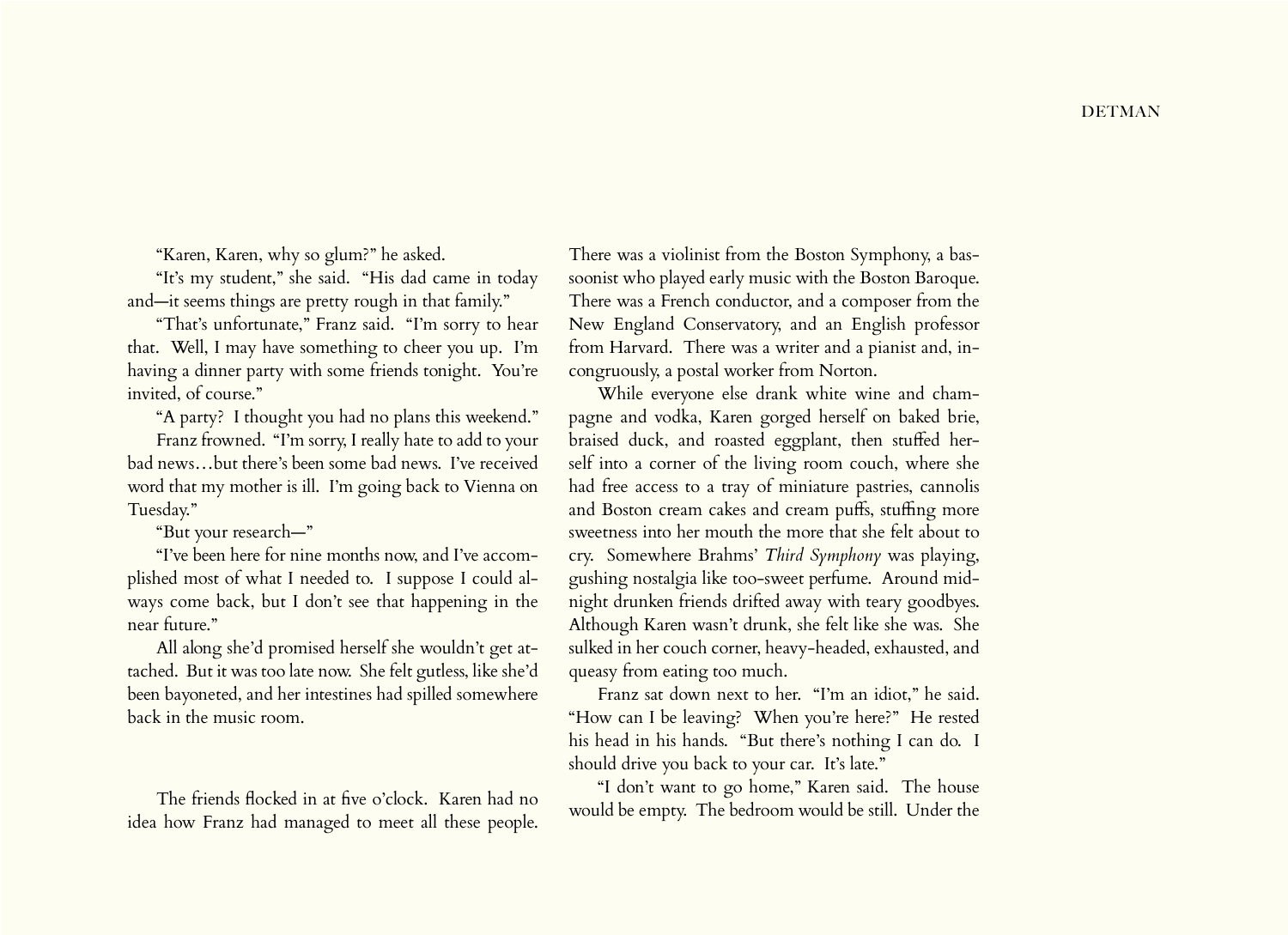dark ceiling, she might as well be alone in the wilderness, undefended by walls and a roof.

"You shouldn't stay, Karen," Franz said quietly. "You haven't done anything wrong—what's the point of risking everything now?"

As Franz pulled the car out she turned her face to the window so he wouldn't see her tears. They sat silently as Franz wove capriciously down the street. What a scandal it would be, Karen thought, if he crashed and their bodies were discovered together on Saturday morning.

There were hardly any other cars on the road, just one behind them, some distance away. They arrived at the high school parking lot without accident. They pulled into the front section of the lot where teachers parked their cars. Franz's headlights swept the front of the school. Two hooded boys holding spray paint cans came suddenly into view. There was Jared in his camouflage coat; he turned to confront the car and then ran. The other boy followed him to the wire fence on the side of the school property, where they scrambled up the diamond links and jumped to the other side.

Franz stepped out of the car. Spray painted across the front doors were the unfinished words: *Lenfield HS suck*.

"Oh my goodness," Franz said. "Did you recognize them?"

"No," Karen said.

"Should we call the police?"

"No," Karen said. "It's none of our business."

Just then another car pulled up. The headlights blinded both of them. The driver got out and slammed the door, the car still running. He threw a bottle to the ground. Instead of smashing the bottle skittered, leaking dark fluid like blood. Karen's eyes adjusted. It was Bill.

"You think I didn't know about this?" he shouted. "You think I'm stupid?"

"Bill!" Karen yelled. "You don't understand!"

"Damn you! Damn both of you!" Bill screamed, lunging to grab one of the loosened bricks from the sidewalk.

Bill started to throw the brick at Franz, who flinched and held up a defending arm.

"Bill! No!" Karen screamed. At the last moment Bill spun and launched the brick against the school. The tech lab window shattered spectacularly, the shards glittering in the headlights, falling to glisten like ice on the ground.

It astounded Karen to learn that behind Bill's earnest, glasses-wearing visage lurked the capacity to de-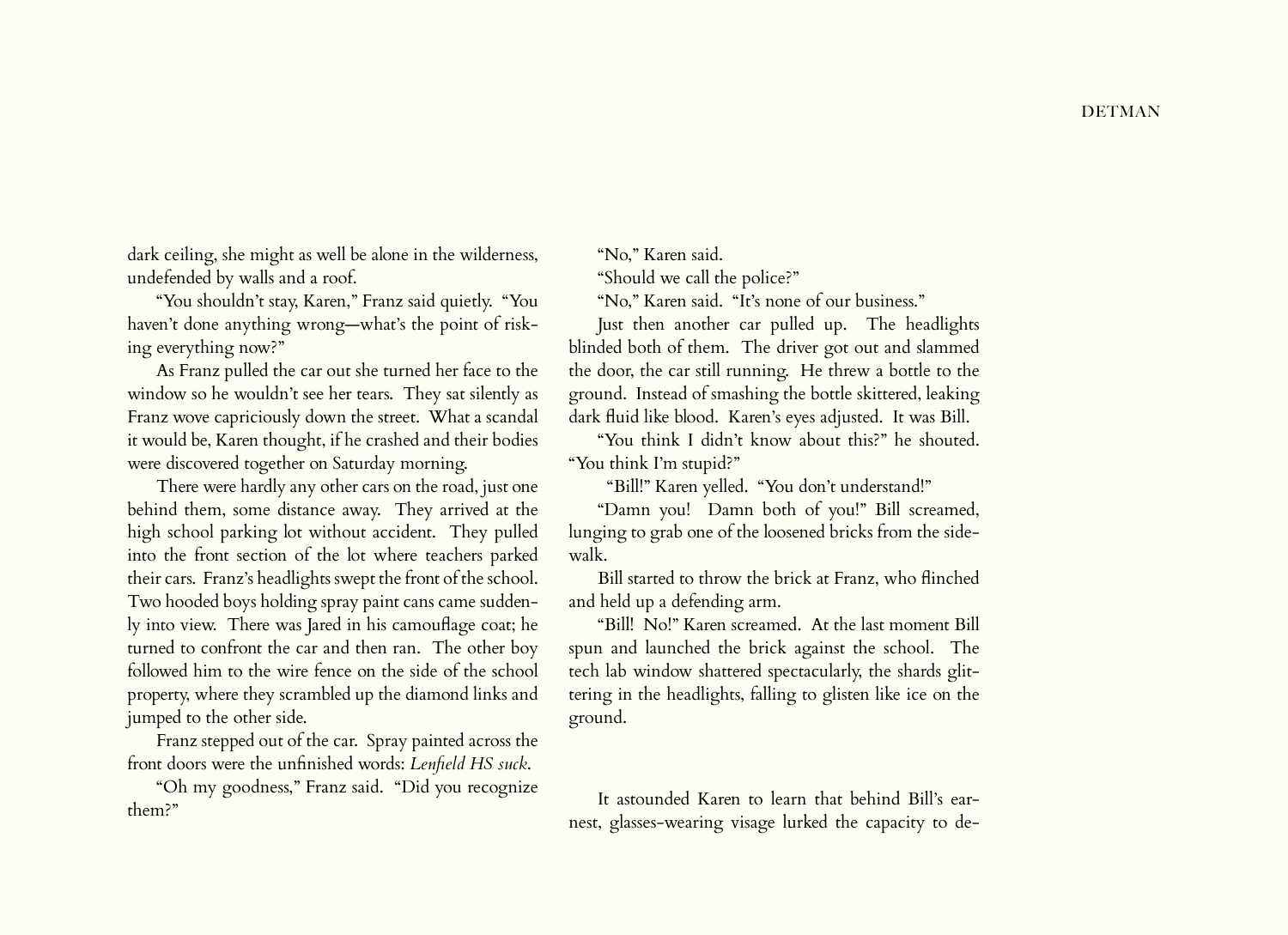ceive. He'd gone to his mother's to borrow her car just so he could track Karen unnoticed; he'd followed her since she left the high school, waiting outside Franz's place for hours, drinking the whole time. The more Karen protested that she had not really cheated, the more convinced he was of the truth of his suspicions. That weekend, when Bill slept on the couch, Karen also realized how large a king-sized bed really was, and with just one occupant, how empty.

That Tuesday, the day after the furor in the teachers' lounge, Karen had chorus first period. Jared came in last, just before the bell rang. She watched him for signs of distress. He once stopped singing for a few measures, cleared his throat, and then continued. After the period ended he tried to leave, but Karen stopped him.

"Jared. Is everything alright?" she asked.

"What, did you know about this?" Jared said. He pulled a crumpled letter from his backpack. The letter demanded his presence at an expulsion hearing before the school committee and Principal Tucker. The hearing was for vandalism and possession of alcohol on school grounds, as well as numerous offenses that had resulted in ten suspensions over three years.

"Mr. Tucker just gave me this stupid letter," he said. "I can't believe it. Actually, I can."

"But Jared, you didn't do this," Karen said. "I didn't do which one?" Jared asked.

Karen's head rushed. She felt at once light-headed and capable of unprecedented acts of violence. In her free period she went to the principal's office. She pounded on the doorframe in as imperious a manner as she dared. "Mr. Tucker," she said, "I need to talk to you about Jared Jenkins."

Mr. Tucker sighed. "So you've heard. Is he in your music class?"

"Yes, chorus. And he's the best student I've ever had." Mr. Tucker sighed. "You're the best dead-pan I've ever seen."

"No, I'm serious. He has a musical gift."

"And a gift for juvenile delinquency. The kid who threw the brick through the window? It was him. And we found a bottle of beer nearby."

"But how does that prove it was Jared?"

"The other kid involved in the spray-painting confessed. He turned Jared in."

"What's happening to that kid?"

"He'll get suspended for a few days."

"But how is that fair?"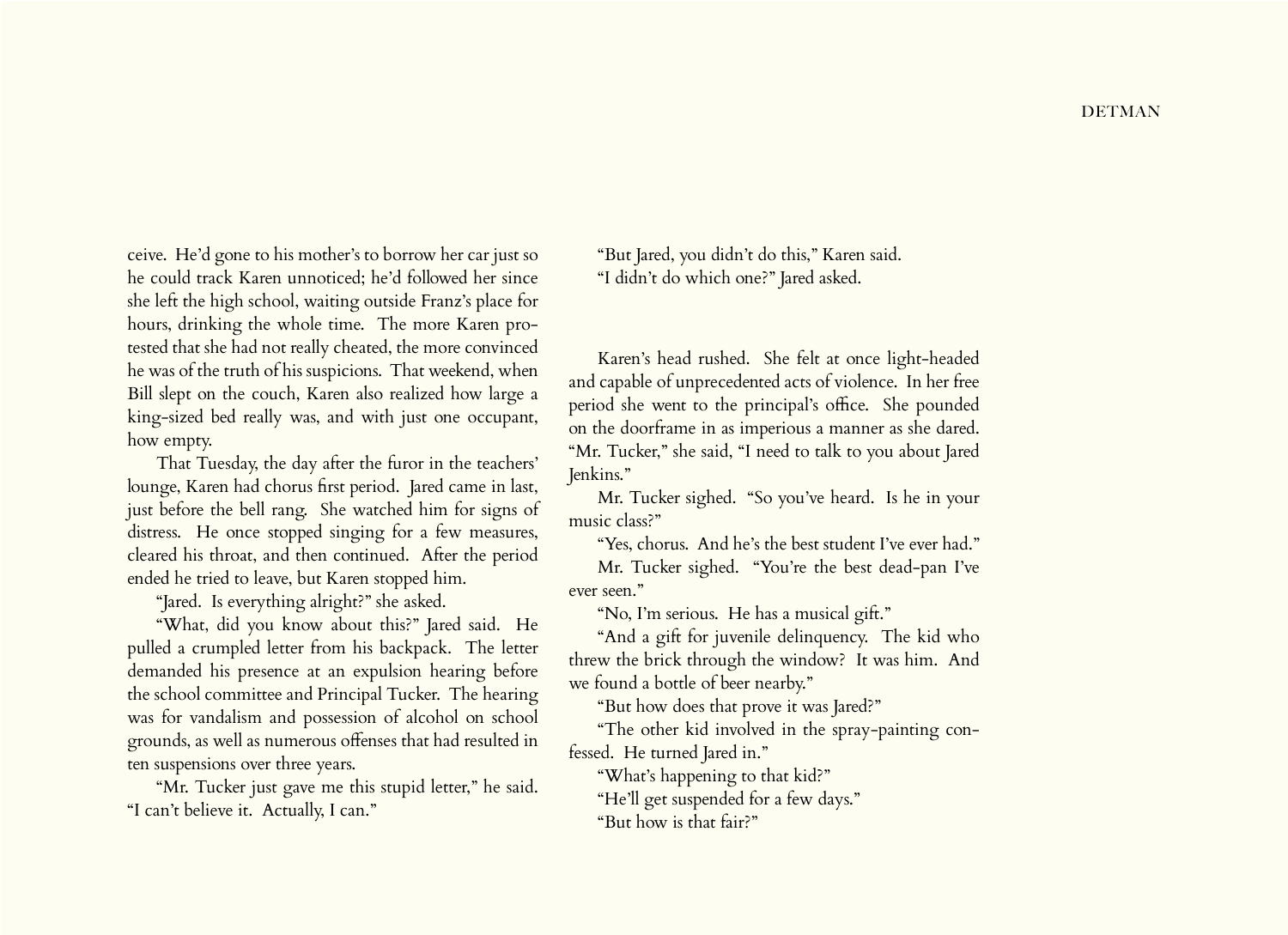"He's a first time offender. He was genuinely surprised when we asked him about the bottle, so the alcohol has to be Jared's. Karen, you know Jared's history. He's been disrupting the school ever since he came here. And with this latest offense, he really has to go. I'm sure the school committee will agree."

After Jared was expelled Karen paced the halls during her free period. With him gone the tuneless chorus floundered, and Karen brooded. Her phone calls to the Jenkins house had gone unanswered, acknowledged only by the robotic voice of the answering machine. Over and over the conversation she had with Bill on Tuesday evening played in her mind.

"We have to tell them," Karen had said. "We can't ruin his life, just because we made a mistake."

"We can't ruin my life," Bill had said, "Just because you made a mistake. That kid would have gotten himself expelled eventually anyway."

But by Thursday, Karen had only to pass the open door of Bill's classroom and hear the stream of self-satisfied musing on the central limit theorem when she knew she could not let him escape unscathed. Before she could remember her guilty fawning over Franz, before she

could recall how Bill had proposed to her at Cape Cod, with watchful eyes and finite trust, and with the ring she still wore on her left hand, she strode to the office, telling herself to forget guilt and memory, assuring herself that she needed to defend her student, who was innocent.

She walked fast before she could change her mind; she burst more strongly than she had intended into the doorway of Mr. Tucker's office.

"Karen! I was just about to email you for a meeting," Mr. Tucker said.

"Why?"

"I just want you to know that I am truly sorry about this. Times are tough, Karen, and we've had to make some awful decisions. The budget is just shrinking before my eyes. I am so sorry," he said, handing her the letter.

It wasn't pink. It was printed on white Lenfield letterhead, something about "reduction of force" and "layoff."

"I see," Karen said.

For a second she hesitated awkwardly. Then, suddenly, she left.

How could they think music was expendable? Kar-